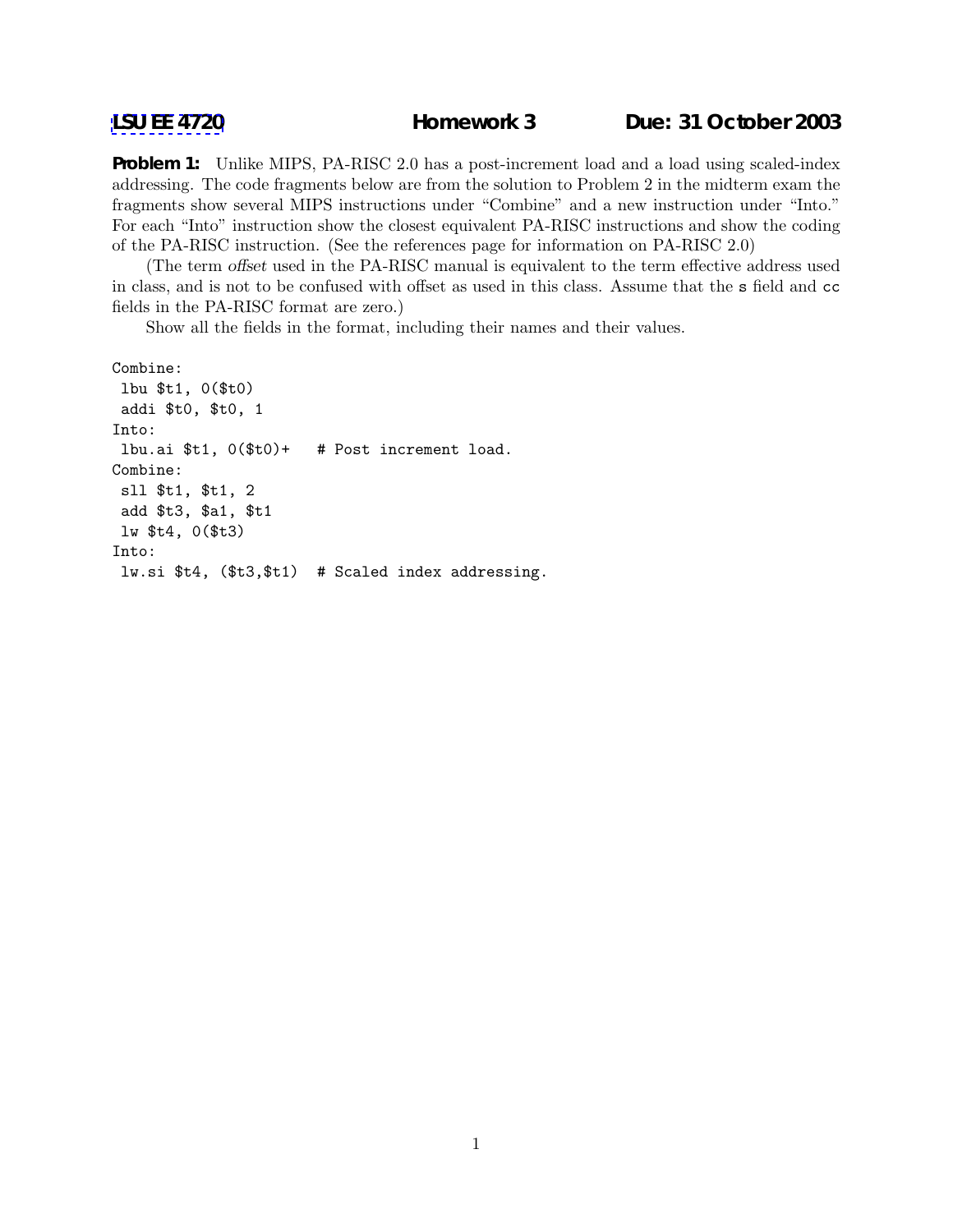**Problem 2:** The code fragment below runs on the implementation illustrated below.

(a) Show a pipeline execution diagram for the code fragment on the implementation up to the second fetch of the sub instruction; assume the branch will be taken.

(b) Show the value of the labeled wires (A, B, and C) at each cycle in which a value can be determined.

For maximum pedagogical benefit please pay close attention to the following:

- As always, look for dependencies.
- Pay attention to the RAW hazard between sub and sw and the RAW hazard between andi and bne.
- Make sure that add is fetched in the right time in the second iteration.
- Base timing **on the implementation diagram**, not on rules inferred from past solutions.



LOOP:

add r1, r2, r3

- sub r3, r1, r4
- sw r3, 0(r5)

andi r6, r3, 0x7

bne r6, \$0, LOOP

addi r2, r2, 0x8